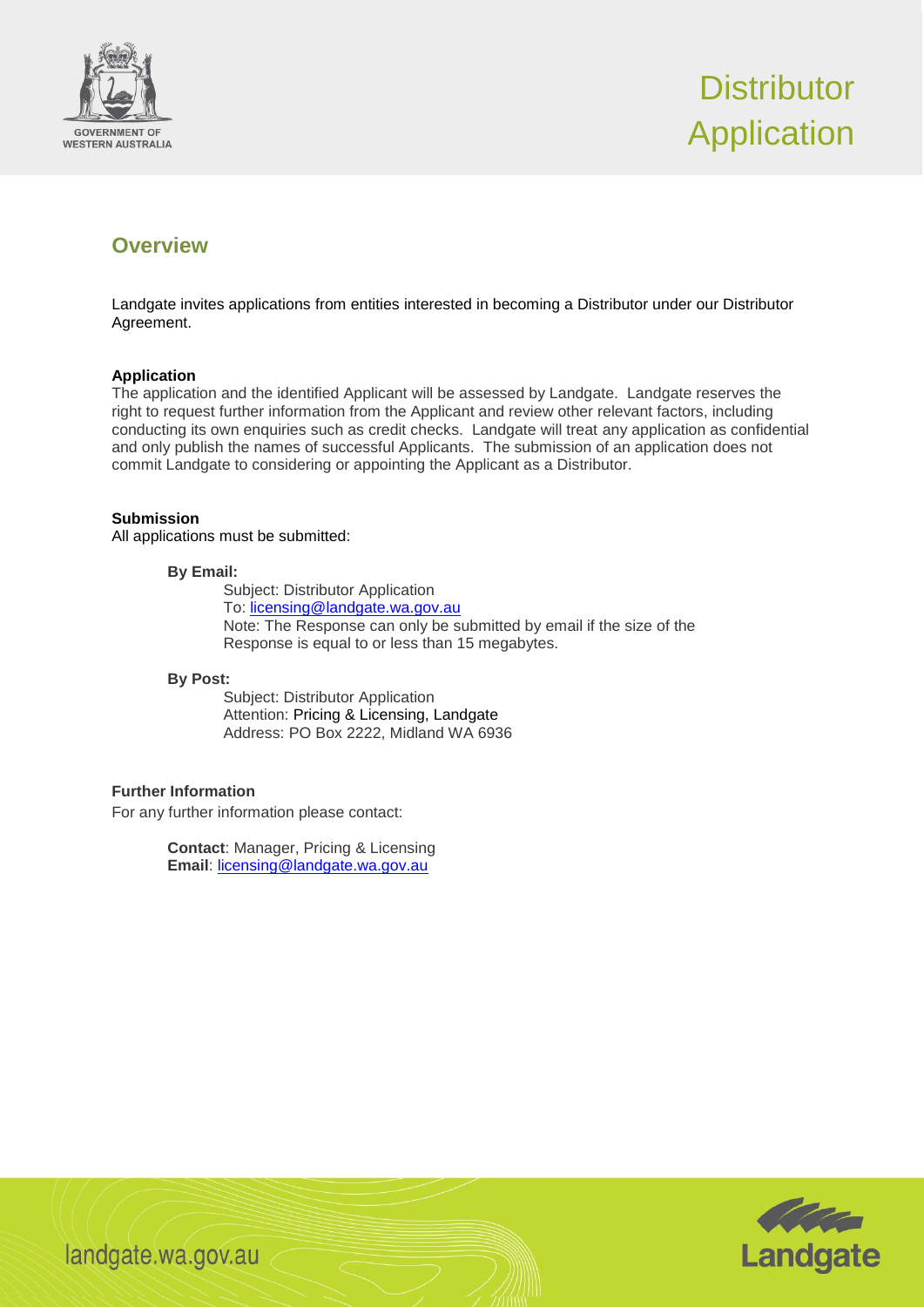# **Distributor Application**

| <b>Applicant details</b>                                                                                                                               |  |
|--------------------------------------------------------------------------------------------------------------------------------------------------------|--|
| Company/business name:                                                                                                                                 |  |
| ABN/ACN:                                                                                                                                               |  |
| Website:                                                                                                                                               |  |
| <b>Applicant registered address</b>                                                                                                                    |  |
| Street:                                                                                                                                                |  |
| Suburb:                                                                                                                                                |  |
| State / Postcode:                                                                                                                                      |  |
| <b>Applicant postal address</b>                                                                                                                        |  |
| Street:                                                                                                                                                |  |
| Suburb:                                                                                                                                                |  |
| State / Postcode:                                                                                                                                      |  |
| <b>Applicant principal contact person</b>                                                                                                              |  |
| Name:                                                                                                                                                  |  |
| Title:                                                                                                                                                 |  |
| Phone:                                                                                                                                                 |  |
| Mobile:                                                                                                                                                |  |
| Email:                                                                                                                                                 |  |
| Landgate's location information products required                                                                                                      |  |
|                                                                                                                                                        |  |
| Proposed service delivery model for the location information products (distribution plans)                                                             |  |
|                                                                                                                                                        |  |
| Proposed market for the location information products (including market segment, growth plans<br>and any plans to accommodate niche or unique markets) |  |
|                                                                                                                                                        |  |
| Overview of applicant business (including size, location, ownership, details of key office bearers)                                                    |  |
|                                                                                                                                                        |  |
| Evidence of financial capability (which can include the provision of a recent credit risk report)                                                      |  |
|                                                                                                                                                        |  |
| Evidence or capacity to act as a Distributor (including any prior experience, market knowledge)                                                        |  |
|                                                                                                                                                        |  |